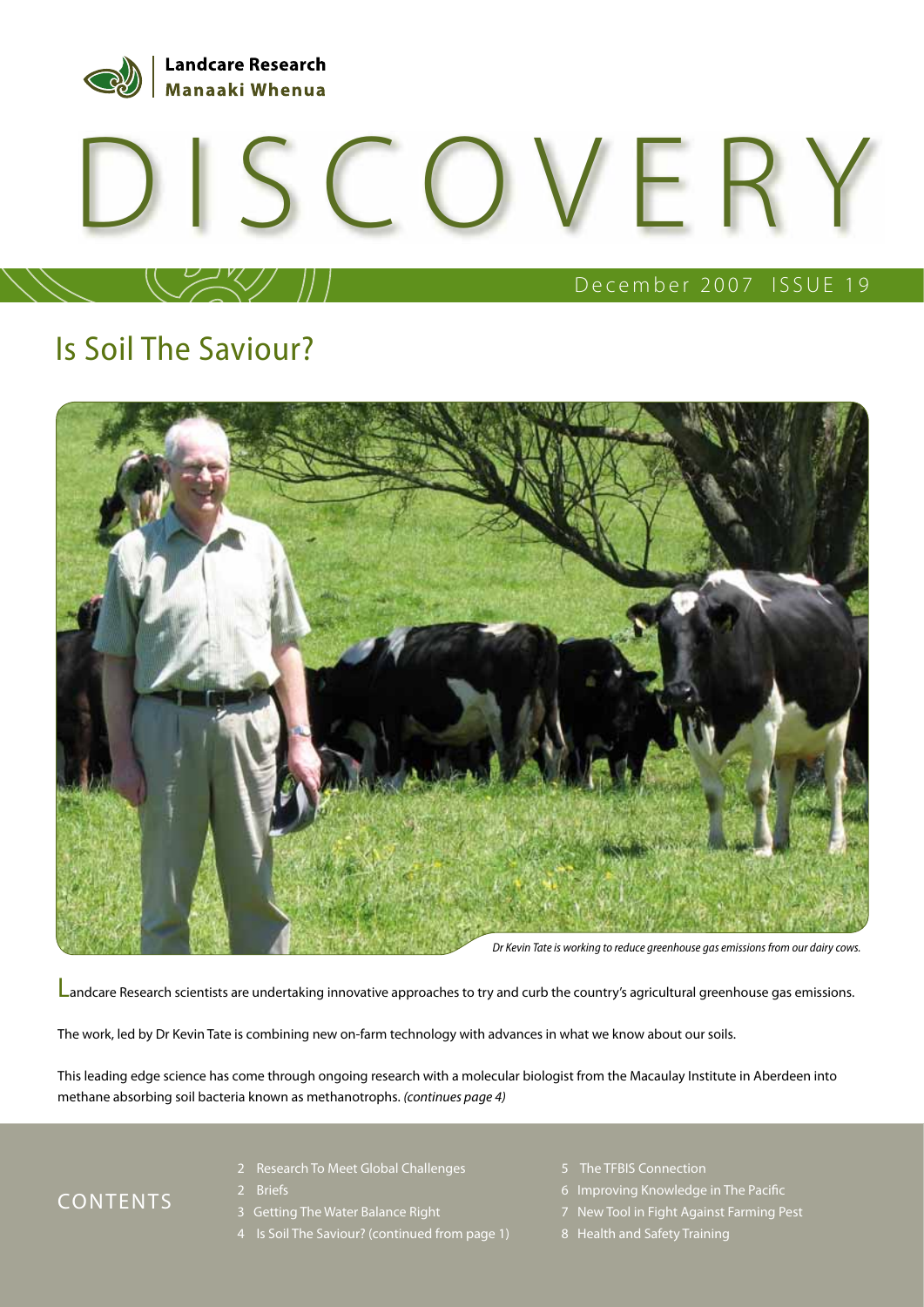## Research To Meet Global Challenges



The burgeoning demands of the Indian and Chinese economies and concerns about energy security and impacts of climate change focussed my attention and, I hope yours, on the earth's capacity to continue to meet the apparently insatiable needs of a wealthier and more populated world.

The UNEP Global Environment Outlook report, released in October, notes persistent environmental problems of climate change, deteriorating fisheries and extinction of species. These themes were

reinforced with mid-November's release of the final UN Inter-governmental Panel on Climate Change (IPCC) update. Both reports concluded that if these huge challenges are not addressed then our survival may well be threatened.

The pace and extent of change since 1987 is enormous: the world population has grown 34%, average incomes have increased 40%, trade has trebled, annual global emissions of CO<sup>2</sup> have risen by about one third, and one in 10 rivers now fail to reach the sea because of upstream drawoff. And, if current trends continue to 2025, 1.8 billion people will face intolerable water shortages.

Food demand is projected to increase 2.5-3.5 times, energy supplies have become more 'inadequate and insecure' and their consumption is contributing to global warming to the extent 'the Earth's climate has entered a state unparalleled in recent history'. Many more sobering statistics and trends are covered in the report - but there are also great examples of initiatives to improve the environment.

The UNEP report indicates that radical change will be necessary and it is in this context that research organisations like Landcare Research have a critical role to play. In this edition of Discovery you will read about some of the things we are doing; more are described in our 2007 Annual Report. (www.landcareresearch.co.nz/publications/annualreport\_0607)

The work on biodiversity is of particular significance. While much commentary has been about climate change we need to pay at least equal attention to biodiversity and the vital role it plays in sustaining healthy ecosystems and in providing the food, fibre and other vital services on which we depend. New Zealanders enjoy one of the world's richest sources of biodiversity but the UNEP estimates biodiversity is now declining 100 times faster than in the past.

In the next edition of Discovery I will comment more about the implications of this for our bio-dependent economy and the link between biodiversity and natural capital. In the meantime happy reading, Merry Christmas and please feel welcome to contact us about any of the matters raised in this issue.

Warren Parker, CEO

# Briefs



#### **Trent Bell**

Scientist Trent Bell (above left) was guest speaker at this year's Mainstream Programme Employer of the Year Award. Mainstream assists people with disabilities find jobs in the state sector. Born profoundly deaf, Trent has had to overcome many obstacles to become one of the country's leading experts on native lizards.

#### **International Meeting of Minds**

Young British and New Zealand scientists researching Sustainable Consumption and Low Impact Urban Design and Development will meet in New Zealand in March as part of a new British Council research project in conjunction with Landcare Research.

#### **Climate Change Centre**

Study on the implications of climate change have been given a boost following the creation of the New Zealand Climate Change Centre. All nine Crown Research Institutes and Canterbury and Victoria Universities are collaborating to establish the "virtual" centre.

#### **New Collaboration**

Landcare Research has signed a new collaboration with HortResearch to work with the horticultural industry to almost double the value of export earnings to \$4b by 2010/11. Landcare Research will provide science and technology to assist them in achieving carbon neutral horticulture products with low residues. (above right Warren Parker and Paul McGilvary, CEO HortResearch sign the deal)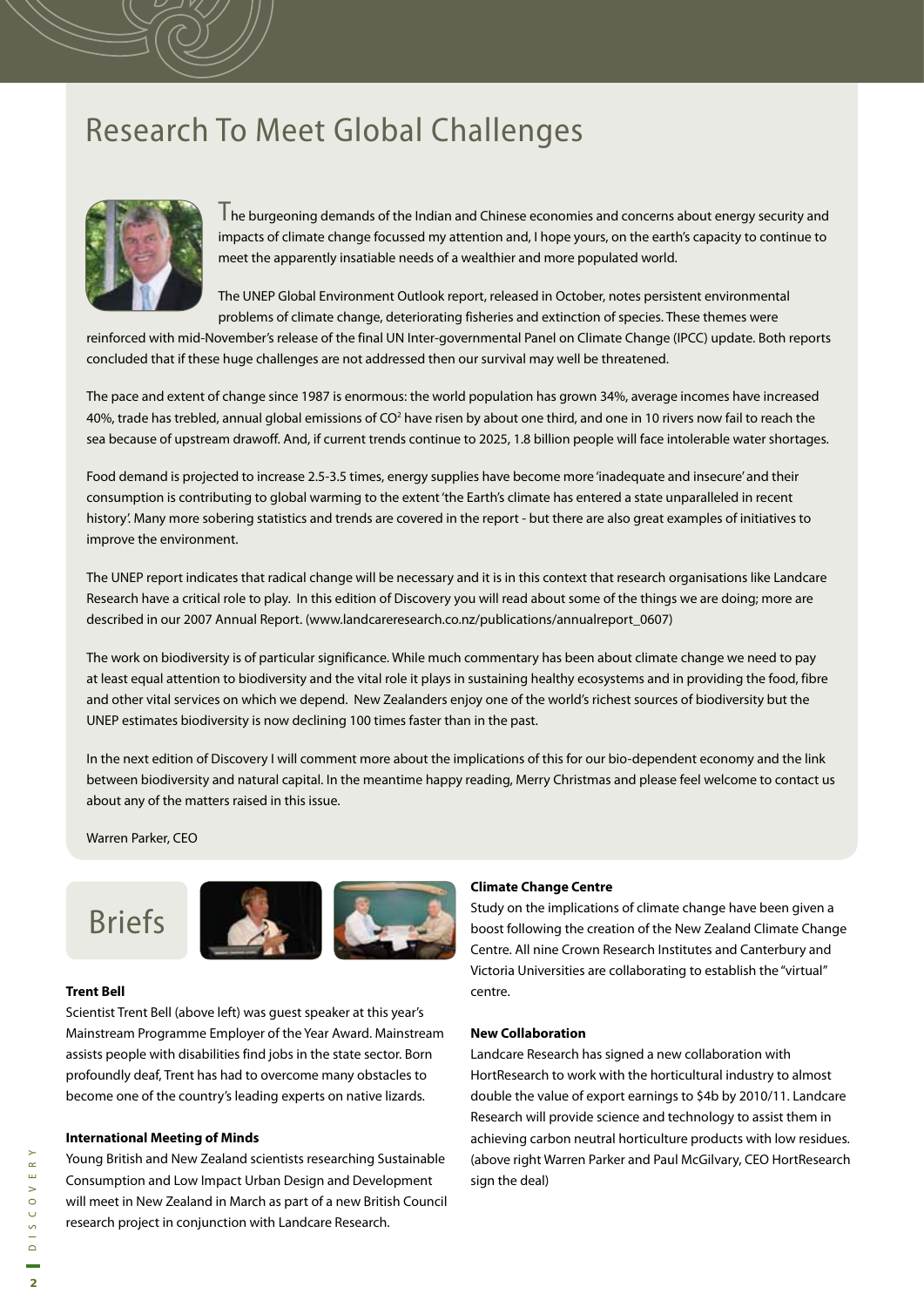# Getting The Water Balance Right

Water is a precious commodity and one that New Zealanders often take for granted. But the United Nations estimates one billion people across the globe lack access to quality water supply while 2.6 billion people lack access to basic sanitation.

There are huge challenges in rectifying this situation but a new Landcare Research study has shown how simple it is to gain significant reductions in water use at local scale. And, it has big implications both here and overseas.

In a study funded by the Foundation for Research Science and Technology, scientist Dr Sam Trowsdale has found Landcare Research's Auckland building which opened in 2004 is one of the best-performing in the world for water use – despite the water requirements of research laboratories and glasshouses.

When the building was planned staff wanted to demonstrate how it might be possible to be more environmentally friendly than usual. The building's design therefore considered four urban waters: mains, storm, waste and natural.

Water use is reduced in three key ways, by rainwater harvesting and use of low flow fittings and composting toilets. These are simple techniques that can be employed world-wide, and the results have far reaching implications. In Auckland, the region's water reservoirs are operating near capacity and to supply the growing population other sources will have to be considered.

The key to minimising discharges to the city's sewer and wastewater system was the use of composting toilets. They

provide a cheap, low-tech sanitary solution. Compared to a conventional flush toilet they use less water and produce a potentially useful product from a waste material, in line with the principles of sustainability. Composting toilets may better embody traditional views of Maori, who regard land-based disposal of human excrement more appropriate than disposal to waterways.

The building shows what can be achieved to address polluted stormwater runoff. A series of treatment devices manage stormwater from the buildings carpark. Water drains to a bioretention strip which in turn drains to a raingarden. These reduce runoff volume, slow peak flow and remove contaminants.

And two-thirds of the roof area drains to storage tanks reducing stormwater volume and peak discharge to the city's infrastructure. The water collected in the tanks is used in the building to reduce reliance on the city water supply and building a resilient system.

'This is nothing fancy – we often say "keep it simple" - and this could all be translated to other commercial buildings or homes,' Dr Trowsdale says.

'It shows that by using simple techniques we can have resilience in the system and can start to manage our needs and impacts ourselves rather than pass them onto someone else.'

**Dr Sam Trowsdale** Landcare Research, Auckland trowsdales@landcareresearch.co.nz **Contact:** 



Landcare Research's Tamaki Auckland building - utilising innovative approches to save water.

 $\overline{\mathbf{3}}$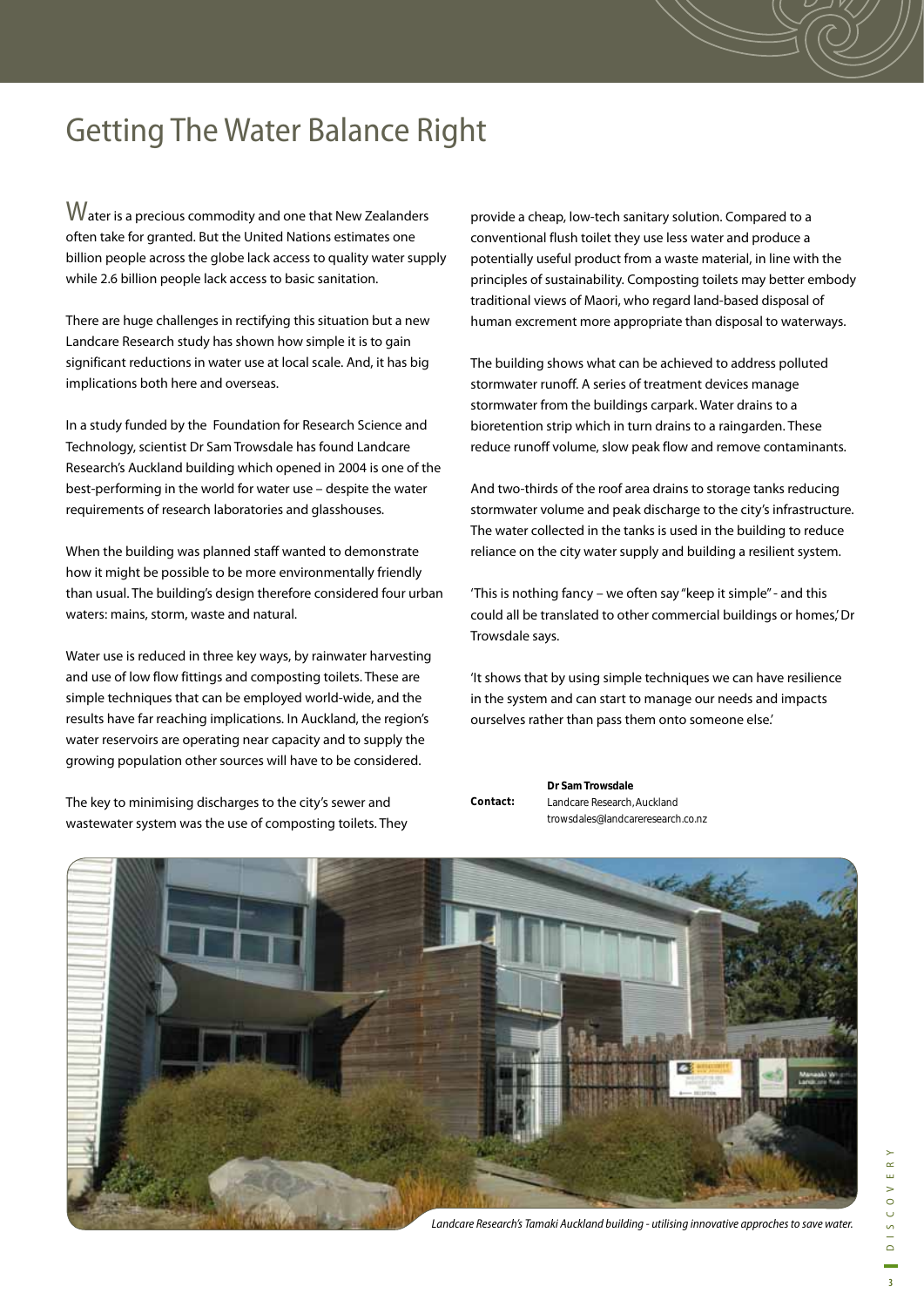## Is Soil The Saviour? (continued from Page1)

 $D<sub>r</sub>$  Tate is now investigating the possibility of establishing biofilters which will absorb methane emitted from the dairy cows in herd homes.

Herd home shelters can house cows over several weeks such as during a wet spring to avoid pasture damage and soil pugging, and they ensure easier effluent recovery. They are increasingly popular with New Zealand farmers.

Dr Tate's team wanted to apply their knowledge on methanotrophs to the dairy industry, testing whether they could be used in filters to capture methane emissions during milking.

Calculations based on our national dairy herd of about 4 million cows suggested the potential was quite small but the introduction of herd homes could change that.

A Canadian research group in Vancouver at the University of Victoria has offered to collaborate to develop a bio-filter and as part of this have provided unique laboratory-based incubation chambers and an associated analytical system to "farm" methanotrophs for possible application on New Zealand dairy farms and their winter feedlots.

The capacity of biofilters to capture this animal methane is unknown, but a study using a similar approach in Europe recently

reported 85% removal of the methane released from a farm effluent pond.

**"The aim is to develop prototype biofilters containing active methanotroph for possible future deployment in herd homes on dairy farms, and barns (such as in the Northern hemisphere), to capture animal and effluent methane emissions," Dr Tate says.**

So, with this new system now fully automated and in place in Palmerston North, Dr Tate's team are just beginning their next research phase.

Methane produced by cows, sheep and deer contribute about 37 % to our national greenhouse gas emissions and it's a problem because there is currently no practical viable technology available to reduce that figure.

The agricultural sector has just six years before it will be included in the New Zealand government's recently announced emissions trading scheme (ETS), aimed at reducing our greenhouse gas emissions.

**Dr Kevin Tate** Landcare Research, Palmerston North tatek@landcareresearch.co.nz **Contact:** 

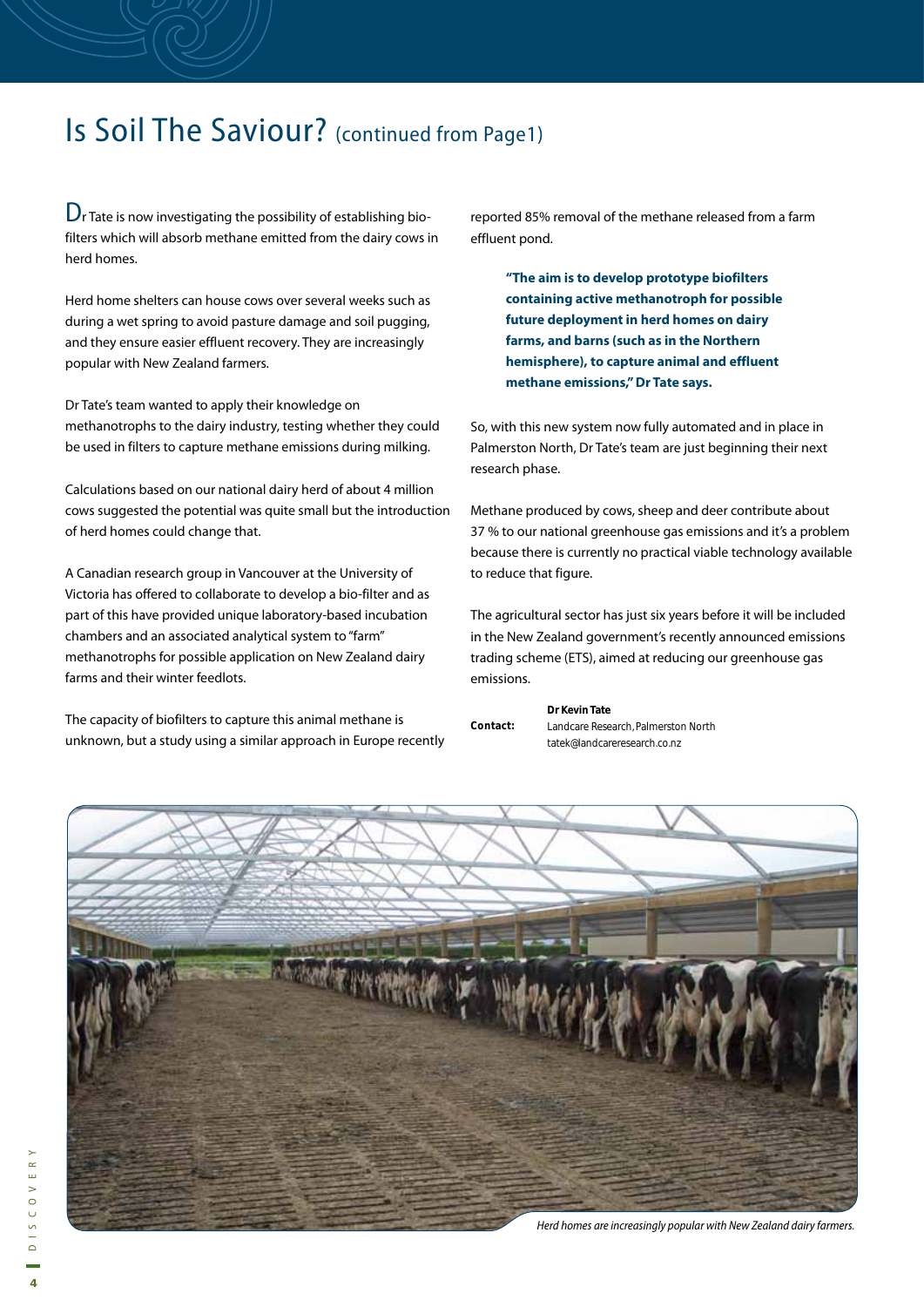## The TFBIS Connection

TFBIS is an acronym for a little known science programme that's providing significant benefits for New Zealanders.

The Terrestrial and Freshwater Biodiversity Information System was established as part of the Biodiversity Strategy 2000 and aimed to consolidate and share information about indigenous bidoversity. Landcare Research scientists have made a large contribution to its success.

The Department of Conservation administers the TFBIS programme and since its inception TFBIS has supported over 100 projects. This has enabled the digitisation of many thousands of collection and observation records and of many books and journal articles, supported the information management needs of volunteer-based NGO's and contributed to the development of a number of important biodiversity information systems.

The idea behind it is simple, with a lack of awareness of existing information about indigenous biodiversity, how to manage it and relevant projects and programmes. There has been difficulty accessing the data and information resources that are known to exist due to format and/or the way it is managed. Landcare Research scientists have undertaken TFBIS contracts on databases as diverse as pest plants, fungi and alpine vegetation plots. They've updated the information and made it accessible to managers and the wider public and have done so by good old fashioned detective work.

 This includes accessing personal computers and Internet servers, libraries (public and personal), old paper files and datasets, and conversations with others. The information includes books, survey reports, restoration guides, scientific papers, datasets and databases, and personal memories, knowledge and experience. www.biodiversity.govt.nz/land/nzbs/tfbis/tfbis/

#### **Alpine Biodiversity Case Study**

Knowledge of New Zealand's alpine biodiversity has taken a big leap forward with the completion of a TFBIS project by Landcare Research scientists.

Led by Dr Claire Newell, the work has improved accessibility to and quality of data held on alpine vegetation plots throughout New Zealand.

More than 3500 vegetation plots were established between the 1950s and 1970s in alpine grasslands and herbfields across the country to monitor contentious environmental and management issues of the day. Biodiversity information was collected on these permanently marked plots and the data are archived in the National Vegetation Survey databank (NVS) which holds vegetation data for more than 60,000 plots in New Zealand's indigenous ecosystems. (continues next page)

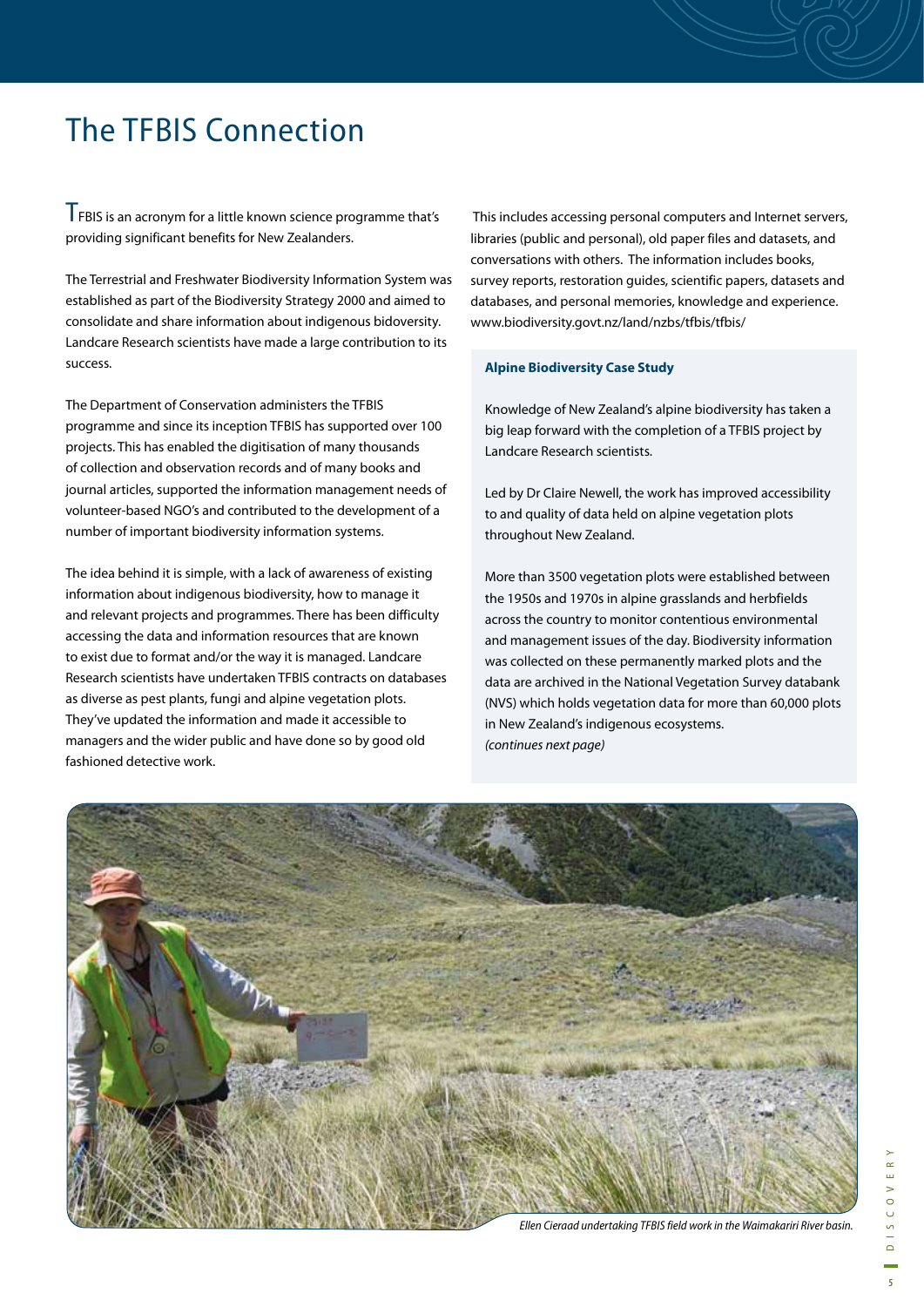## **Improving Knowledge in The Pacific**

 $\mathsf{\Sigma}$ oil, plant and water analysis throughout the Pacific is being boosted by Landcare Research expertise.

Palmerston-North based laboratory manager Brian Daly who is also secretary of the Australasian Soil and Plant Analysis Council (ASPAC) recently hosted three Fijian laboratory technicians at an ASPAC sponsored training course in Brisbane.

The Fijians are part of SPACNET (South Pacific Agricultural Chemistry Laboratory Network) which is funded by NZAID and SPC (Secretariat for Pacific Communities) and aimed at assisting agricultural chemistry laboratories in the region.

Mr Daly, who has been the coordinator of SPACNET since its inception in 1998 says the aim of the network is to improve the quality of soil, plant and water analyses in eight laboratories in five countries.

'This is important to particularly improve the quality of decision making for fertiliser use to avoid wasting expensive fertilisers and environmental problems caused by overuse,' he says.

With more than 40 years in soil and plant laboratories, Mr Daly brings experience of the simpler methods and instruments that are suitable for laboratories with fewer resources.

The aim of the two-day training course and three day laboratory secondment was to improve performance of a few methods that consistently show a wide spread of data in proficiency testing rounds, remove some of the mystique surrounding soil analysis, provide 'between the lines' information for methods that are notoriously problematic and define the critical steps for ensuring accurate results.

**Brian Daly** Landcare Research, Palmerston North dalyb@landcareresearch.co.nz **Contact:** 

Participants at the ASPAC training course in Brisbane.

#### (continued from page 5)

The profile of alpine vegetation in New Zealand conservation management has been raised significantly by the acquisition of high country land into the conservation estate and growing recognition of environmental issues such as climate change and increasing densities of introduced animal and plant weeds. Understanding the ongoing impact of these issues on our biodiversity is paramount and remeasuring existing permanent alpine plots can contribute to this understanding.

The project addressed three key problems; gaps in the key supporting information archived with each set of plots (metadata) preventing accurate assessments of biodiversity, varying accuracy of plot mapping co-ordinates preventing fast plot relocation and uncertainty over just how representative the plot network was of the country's alpine region.

Dr Newell says significant improvements were made. The metadata upgrade improved and standardised key supporting information archived for all alpine plots. Map co-ordinates were upgraded for key survey areas.

The research also showed plots represented four of the five major alpine land cover classes. Plots were also well represented in two of the three major alpine LENZ (Land Environments of New Zealand) classes but were under-represented in the mountains of Central Otago and the southeastern South Island.

**Dr Claire Newell Newell** Landcare Research, Lincoln newellc@landcareresearch.co.nz **Contact: Contact:**

**6**DISCOVERY  $C$  O V E R  $\frac{5}{1}$  $\Omega$  $\overline{6}$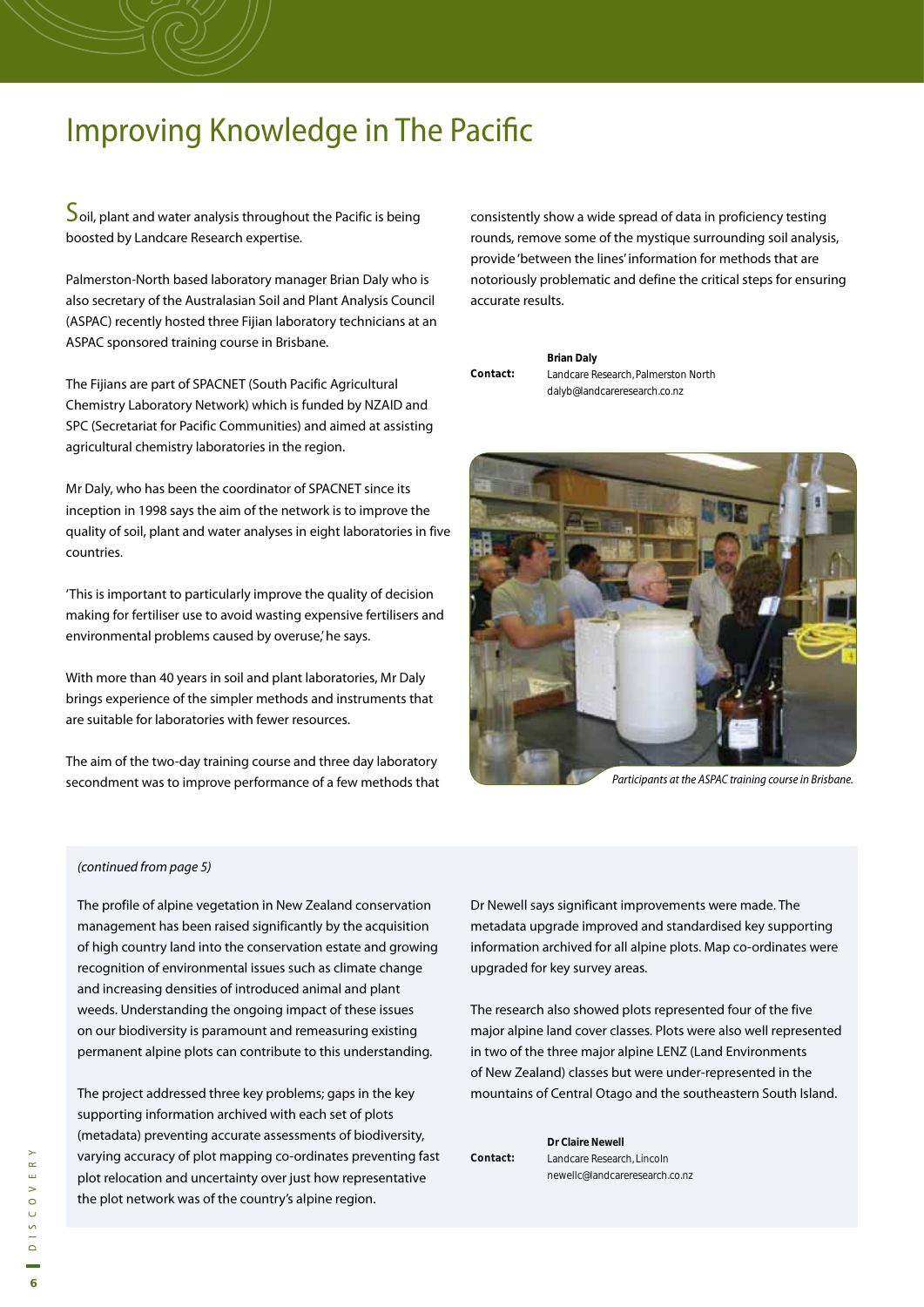## New Tool in Fight Against Farming Pest

A farming pest that costs millions of dollars in control and lost production every year is about to find life a lot tougher.

A new bio-control - the Californian green thistle beetle - has been released at two sites in Otago and Southland and will target Californian thistles which are acknowledged as one of New Zealand's most invasive and damaging weeds for pastoral farmers.

The thistle is estimated to cost farmers around \$32 million every year in control and lost production in the Otago/Southland regions alone through sprays, tractor time and loss of pasture.

Landcare Research scientist Hugh Gourlay says the release of the beetle is not a "quick fix", instead its introduction will need to coincide with ongoing and wider on-farm thistle control.

'I like to compare this to the hare and tortoise. The Californian thistle is like the hare, it arrived and established itself very quickly and has leapt out to a big lead whereas the beetle is like the tortoise; it will act slowly but eventually it may help to win the race.

'The Californian green thistle beetle has the potential to have a major impact on Californian and other thistles because both stages (the adult beetle and larvae) consume so much leaf material. Previous work has shown that if you remove the foliage of the thistle then you also reduce the amount of root material growing below ground.'

Californian thistle spreads via its extensive root system and it's not uncommon to have some roots spreading several metres from a single plant.



managers at the biocontrol release.

The release marks a significant milestone in the ten-year battle by the Community-based Californian Thistle Action Group (CalTAG), which, alongside the Clutha Agricultural Development Board and Landcare Research, has led the move for improved biocontrol of Californian thistle in New Zealand.

This project has received substantial support from the MAF Sustainable Farming Fund and also from the Foundation for Arable Research, Horizons Regional Council (Manawatu/Wanganui), FRST, Clutha District Council and Environment Southland.

The beetle has been thoroughly tested and accepted as safe by the Environmental Risk Management Authority (ERMA), and Mr Gourlay hopes it will also be introduced to other sites throughout New Zealand.

**Hugh Gourlay Contact:** 

Landcare Research, Lincoln gourlayh@landcareresearch.co.nz



The Californian green thistle beetle.